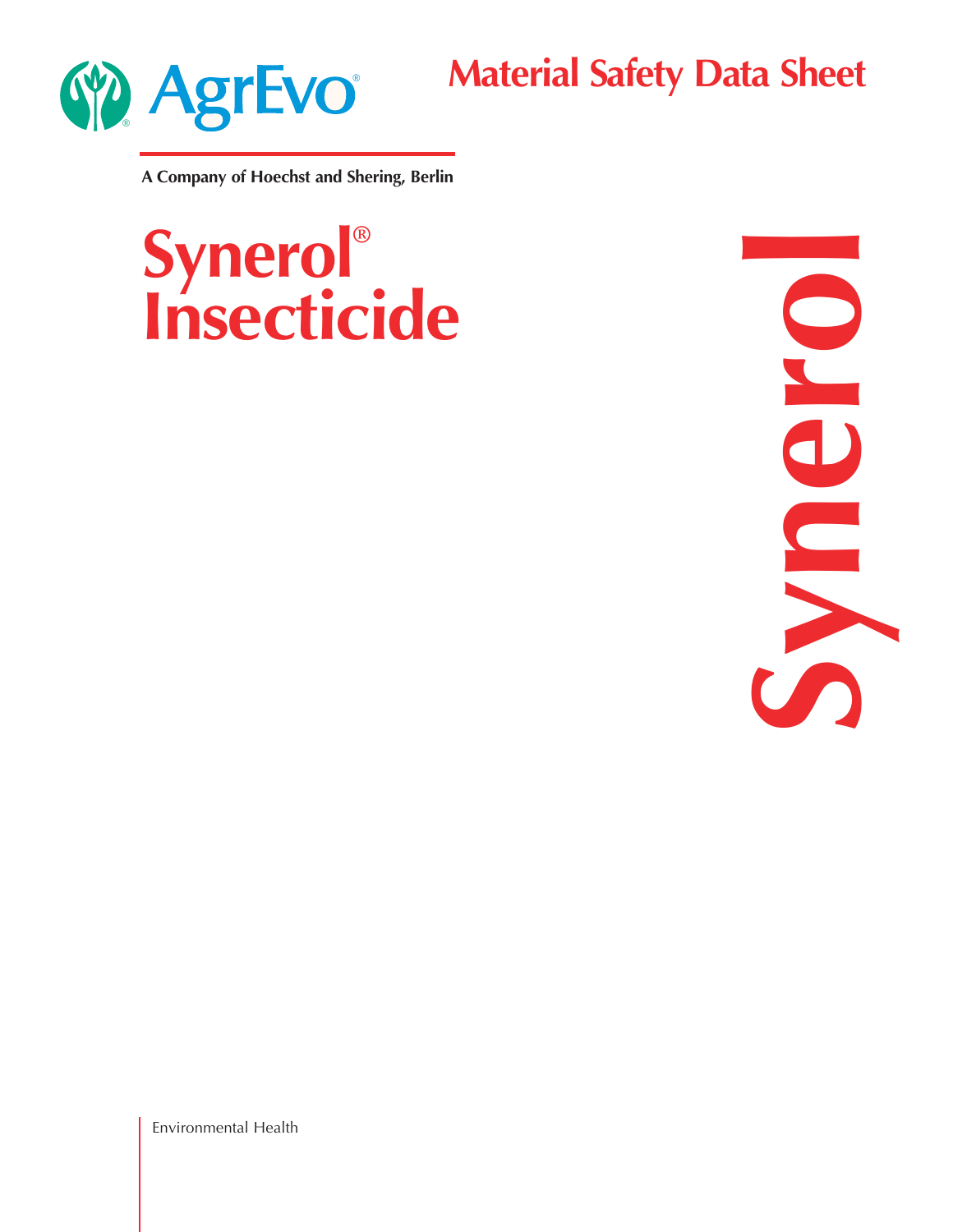## **1. CHEMICAL PRODUCT AND COMPANY IDENTIFICATION**

**AgrEvo Environmental Health 95 Chestnut Ridge Road Montvale, NJ 07645**

**COMPANY CONTACT:** Regulatory Dept. **TELEPHONE NUMBER:** (800)438-5837

**EMERGENCY TELEPHONE NUMBER** (800)471-0660

**PRODUCT NAME:** Synerol Insecticide **PRODUCT CODE:** E72010KF **CHEMICAL FAMILY:** Mixture **CHEMICAL FORMULA:** Mixture **EPA REGISTRY NUMBER:** 4816-570-432 **MSDS IDENTIFICATION CODE/NUMBER:** E72010KF

Synerol is a registered trademark of AgrEvo Environmental Health, Inc.

# **2. COMPOSITION/INFORMATION ON INGREDIENTS**

| <b>INGREDIENT NAME:</b>                                 | EXPOSURE LIMITS: | <b>CONCENTRATION</b><br>PERCENT BY WEIGHT: |
|---------------------------------------------------------|------------------|--------------------------------------------|
| <b>Pyrethrins</b><br>CAS NUMBER: 22781-23-3             | None established | 2.5                                        |
| <b>Piperonyl butoxide</b><br><b>CAS NUMBER: 51-03-6</b> | None established | 12.5                                       |
| <b>Petroleum distillate</b><br>CAS NUMBER: 64742-47-8   | None established | > 80                                       |

**INERT INGREDIENTS (24.0%):** only the regulated ingredients are listed above. For additional information, refer to Section 15 (Regulatory Information).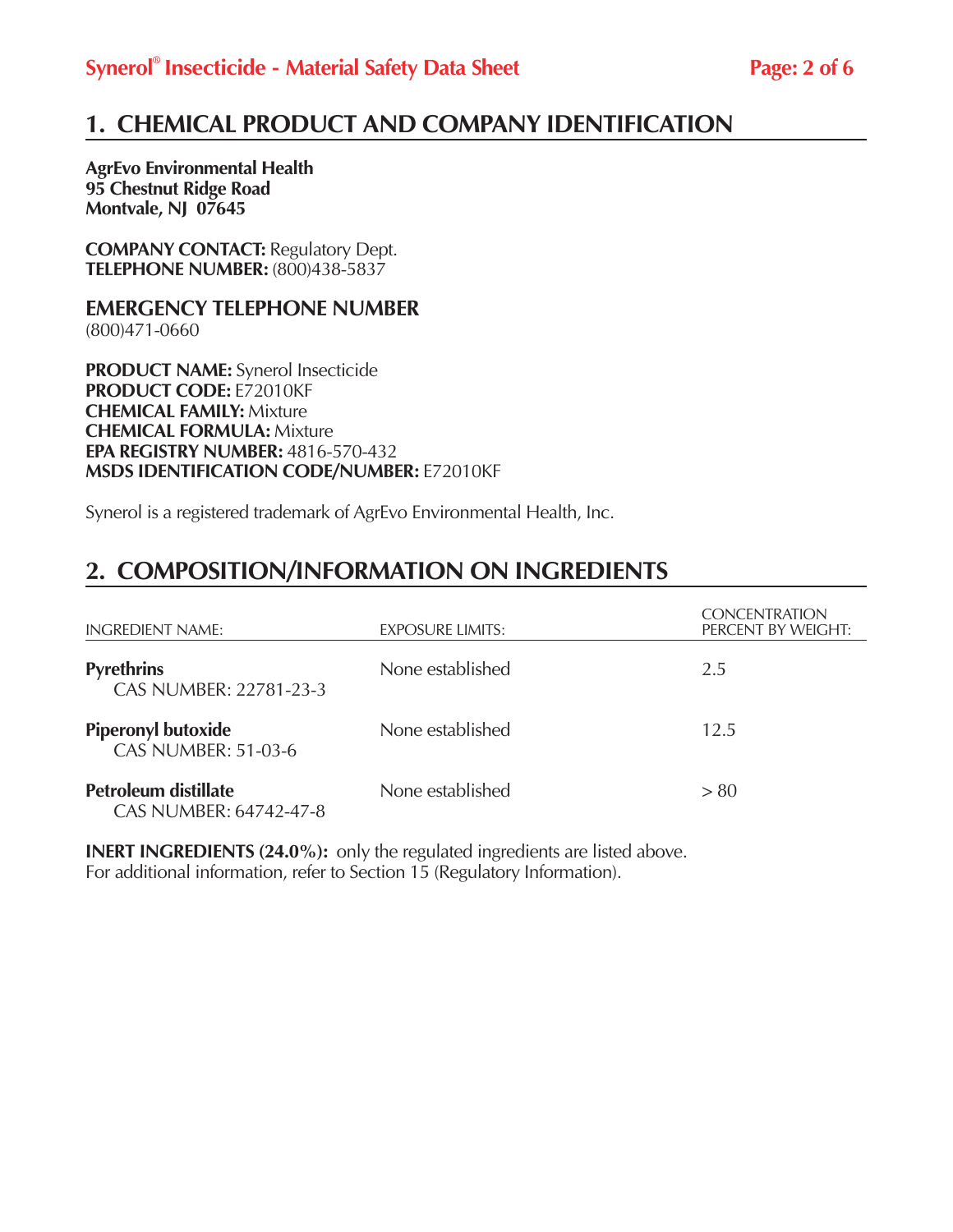## **Synerol® Insecticide - Material Safety Data Sheet Page: 3 of 6**

# **3. HAZARDS IDENTIFICATION**

**EMERGENCY OVERVIEW Yellow liquid that is: Harmful if swallowed. Toxic to fish.** 

## **POTENTIAL HEALTH EFFECTS**

**PRIMARY ROUTE(S) OF ENTRY** Ingestion and inhalation.

**EYES** Mildly irritating

**SKIN** May cause irritation.

**INGESTION** Harmful if swallowed.

## **CHRONIC (CANCER INFORMATION)**

See Section 11 for carcinogenic/oncogenic information on piperonyl butoxide.

## **SIGNS AND SYMPTOMS**

Symptoms reported in cases of accidental ingestion by humans include labored breathing, vomiting and convulsions.

## **MEDICAL CONDITIONS AGGRAVATED BY EXPOSURE**

None known.

**MEDICAL CONDITIONS AGGRAVATED BY OVEREXPOSURE**

None known.

## **4. FIRST AID MEASURES**

## **EYES**

Flush eyes with plenty of water for at least 15 minutes. Get medical attention if irritation persists.

## **SKIN**

Remove all contaminated clothing. Wash with plenty of soap and water. Get medical attention if irritation persists.

#### **INGESTION**

Call a physician or Poison Control Center. This product contains a petroleum solvent. Aspiration may be a hazard.

## **INHALATION**

Remove to fresh air. If breathing is difficult or if discomfort persists, obtain medical attention.

## **NOTE TO PHYSICIAN**

This product contains a pyrethroid and a petroleum solvent. If ingested and vomiting has not occurred, emesis should be induced with supervision. If symptoms such as loss of gag reflex, convulsions or unconsciousness occur before emesis, gastric lavage using a cuffed endotracheal tube should be considered.

Do not administer milk, cream or other substances containing vegetable or animal fats. These only enhance absorption of lipophilic substances.

## **5. FIRE FIGHTING MEASURES**

## **FLAMMABLE PROPERTIES**

**FLASH POINT: 159 F 71 C TCC** 

## **EXTINGUISHING MEDIA**

Carbon Dioxide, Dry Chemical, Foam, or Water.

## **FIRE FIGHTING INSTRUCTIONS**

As in any fire, wear self-contained breathing apparatus pressure-demand, MSHA/NIOSH approved (or equivalent) and full protective gear.

## **6. ACCIDENTAL RELEASE MEASURES**

Soak up with an absorbent material such as sand, sawdust, earth, fuller's earth, etc. Dispose of with chemical waste.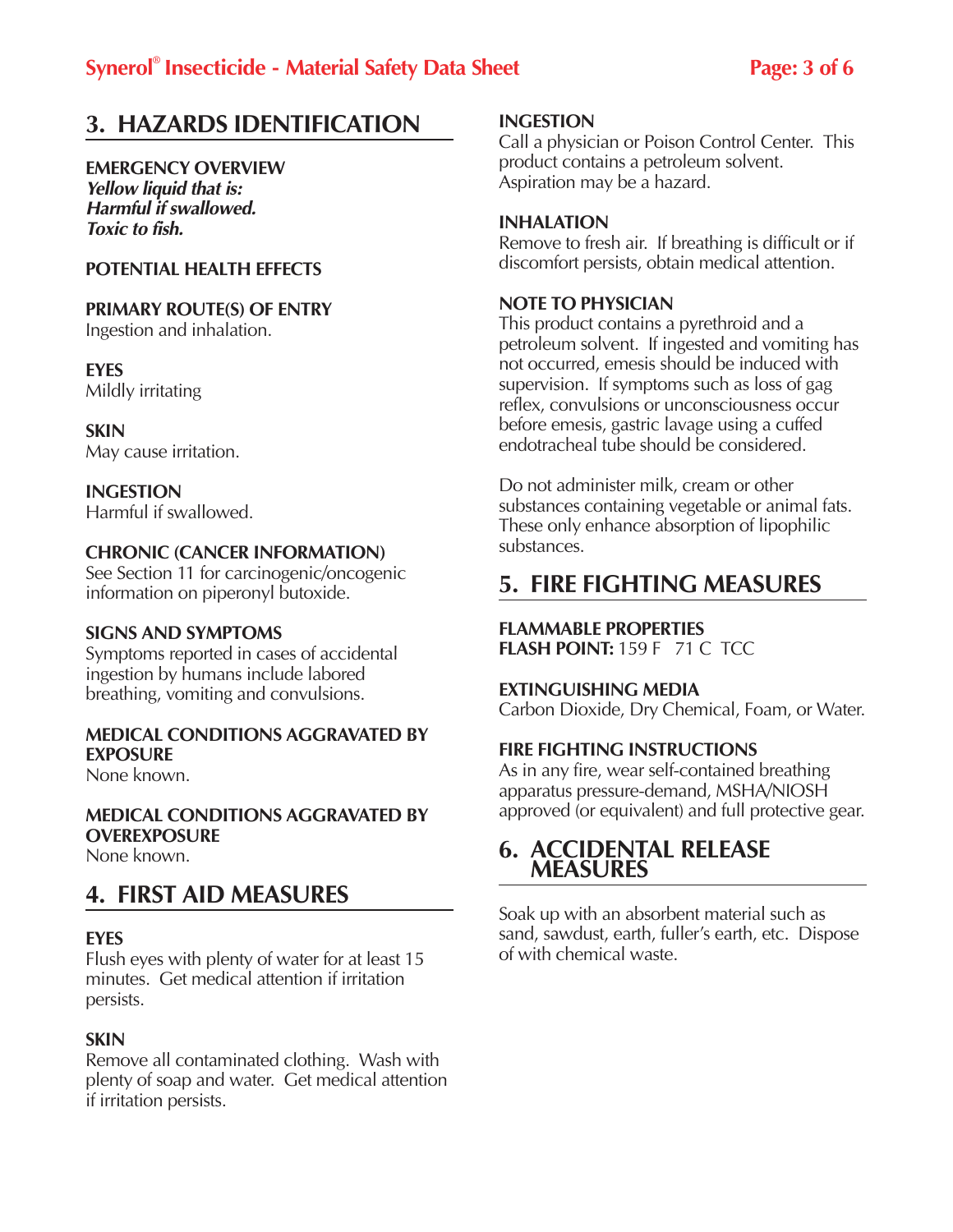# **7. HANDLING AND STORAGE**

## **HANDLING PRECAUTIONS**

- Do not pour or spill near open flame.
- Remove pets, birds and cover fish aquariums before spraying.
- Do not breath spray mist.
- Do not apply directly to food.
- Do not apply space spray while food processing is underway.
- Except in Federally inspected meat and poultry plants, food processing operations do not have top be stopped while applying a wet spray with care and in accordance with the directions given on the label.
- When using in animal quarters, do not apply directly to food, water or food supplements.

## **STORAGE PRECAUTIONS**

Store upright at room temperature. Avoid exposure to extreme temperatures.

## **WORK/HYGIENIC PRACTICES**

Wash exposed skin surfaces with soap and water after handling and before eating or smoking. Wash all contaminated clothing with soap and hot water before reuse.

## **8. EXPOSURE CONTROLS/PERSONAL PROTECTION**

## **EYE/FACE PROTECTION**

Chemical goggles.

## **SKIN PROTECTION**

Impermeable gloves.

## **RESPIRATORY PROTECTION**

A mask or espirator of a type recommended by the US Bureau of Mines to give adequate protection against this material.

## **OTHER/GENERAL PROTECTION**

Clean, body covering clothing.

## **9. PHYSICAL AND CHEMICAL PROPERTIES**

## **APPEARANCE**

Yellow liquid

## **ODOR**

Very mild solvent odor.

**BASIC PHYSICAL PROPERTIES PHYSICAL STATE:** Liquid **SPECIFIC GRAVITY:** 0.809 @ 20¯C **SOLUBILITY (H2O):** Insoluble

## **10. STABILITY AND REACTIVITY**

## **STABILITY:** Stable

**HAZARDOUS POLYMERIZATION:** Will not occur

## **11. TOXICOLOGICAL INFORMATION**

**EYE EFFECTS**

Non-irritating

## **SKIN EFFECTS**

**Irritation:** Mildly irritating **Absorption:** LD50 > 3,000 mg/kg

## **ACUTE ORAL EFFECTS**

 $LD50 > 3,000$  mg/kg

## **ACUTE INHALATION EFFECTS**

4-Hour LC50 > 7.5 mg/L 1-Hour equivalent LC50 > 30 mg/L

## **CHRONIC (CANCER INFORMATION)**

In a recent study, marginally higher incidences of benign thyroid, parathyroid, ovary, and liver tumors were observed in rats and in lungs of mice following lifetime high doses exposures to pyrethrum.

Marginally higher incidences of benign liver tumoprs in mice were observed in mice following lifetime high dose exposures to piperonyl butoxide.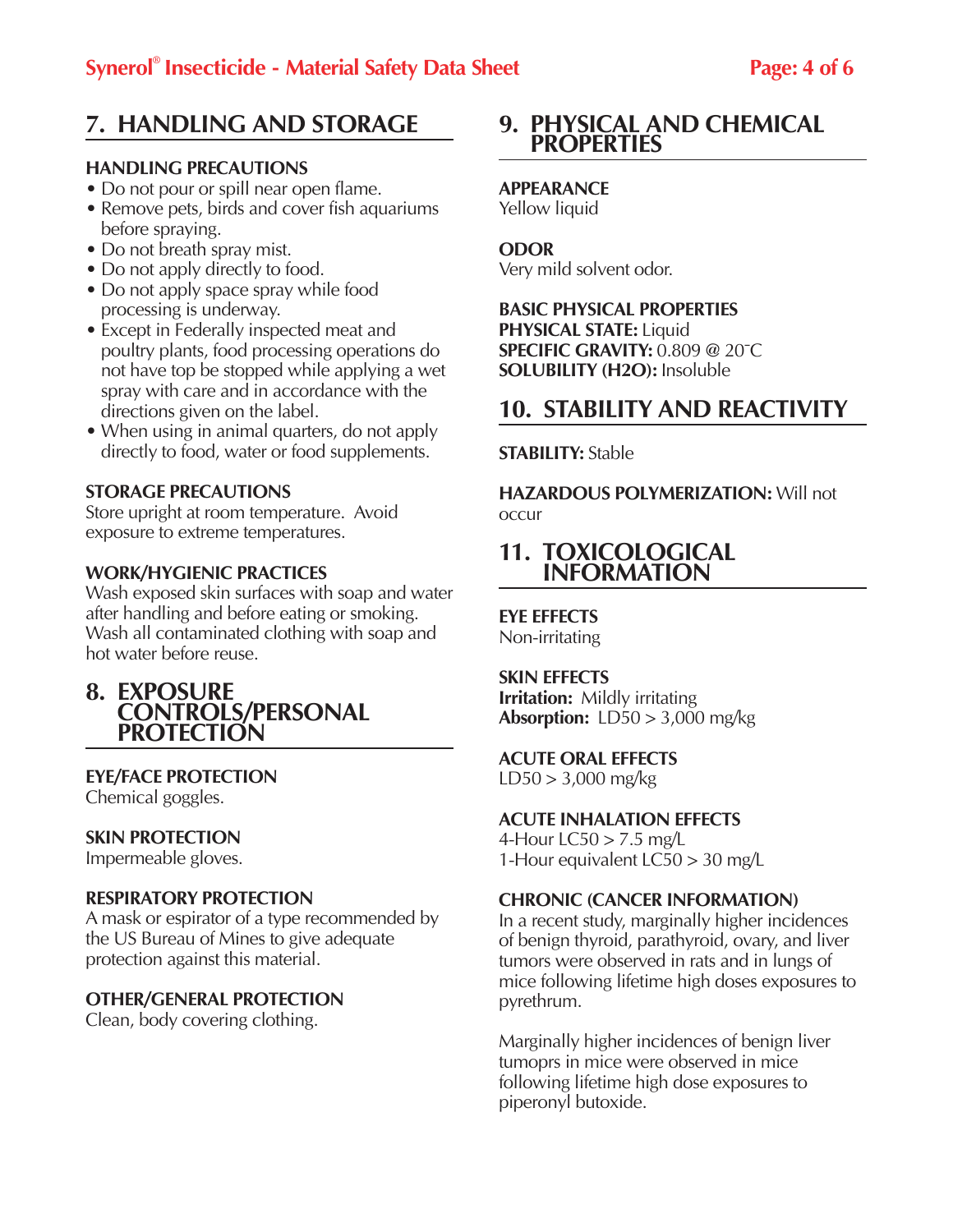## **11. TOXICOLOGICAL INFORMATION**

The significance of these observations is questionable and under review. The doses at which tumors were observed for both pyrethrum and piperonyl butoxide greatly exceeded potential human exposure from labeled uses.

## **CARCINOGENICITY:**

**NTP**: No **IARC**: No **OSHA**: No

## **TERATOGENICITY (BIRTH DEFECTS)**

There were no birth defects or adverse effects on reproductive parameters in tests with rats or rabbits for either pyrethrum or piperonyl butoxide. They are not considered to be teratogenic.

## **MUTAGENICITY (GENETIC EFFECTS)**

Pyrethrum was not found to be genotoxic and did not damage DNA in any study conducted (Ames mutagenicity assay, chromosome aberration in Chinese hamster ovaries (CHO) cells, and in the unscheduled DNA synthesis (UDS) assay in cultured human liver cells.

PBO was not genotoxic in several tests including the Ames mutagenicity assay, chromosome aberration in Chinese hamster ovary (CHO) cells, CHO/HGPRT assay with S9 activation, and in the unscheduled DNA systhesis (UDS) assay in cultured human liver cells.

## **12. ECOLOGICAL INFORMATION**

OTHER ENVIRONMENTAL INFORMATION This product is toxic to fish. For terrestrial uses, do not apply directly to water, or to areas where surface water is present, or to intertidal areas below mean high water mark. Do not apply where runoff is likely to occur. Do not apply when weather conditions favor drift from areas treated. Do not contaminate water by cleaning of equipment or disposal of equipment wash waters. Shrimp and crab may be killed at application rates recommended on label. Do not apply where these are important resources.

# **13. DISPOSAL CONSIDERATIONS**

**Pesticide Disposal:** Pesticide, spray mixture or rinse water that cannot be used according to label instructions must be disposed of at or by an approved waste disposal facility. Container Disposal: Triple rinse (or equivalent). Then offer for recycling or reconditioning, or puncture and dispose of in a sanitary landfill, or by other procedures approved by state and local authorities. Containers One Gallon and Smaller: Do not reuse container. Wrap in several layers of newspaper and discard in trash.

# **14. TRANSPORT INFORMATION**

## **PROPER SHIPPING NAME:**

Environmentally Hazardous Substance, Liquid, n.o.s. (Pyrethrins)

**HAZARD CLASS:** 9, PG III **DOT IDENTIFICATION NUMBER:** UN3082 **DOT SHIPPING LABEL:** Class 9

#### **ADDITIONAL SHIPPING PAPER DESCRIPTION** RQ (Pyrethrins)

**NOTE:** This product is not regulated by DOT when shipped in quantities less than 5 gallons.

## **15. REGULATORY INFORMATION**

## **SARA TITLE III NOTIFICATIONS AND INFORMATION**

## **SARA TITLE III - SECTION 313 SUPPLIER NOTIFICATION**

This product contains the following toxic chemicals subject to the reporting requirements of section 313 of the Emergency Planning and Community Right-To-Know Act (EPCRA) of 1986 and of 40 CFR 372:

| <b>CAS NUMBER</b>      | $51 - 03 - 6$      |
|------------------------|--------------------|
| <b>INGREDIENT NAME</b> | Piperonyl butoxide |
| PERCENT BY WEIGHT      | $= 12.5$           |

This information must be included on all MSDSs that are copied and distributed for this material.